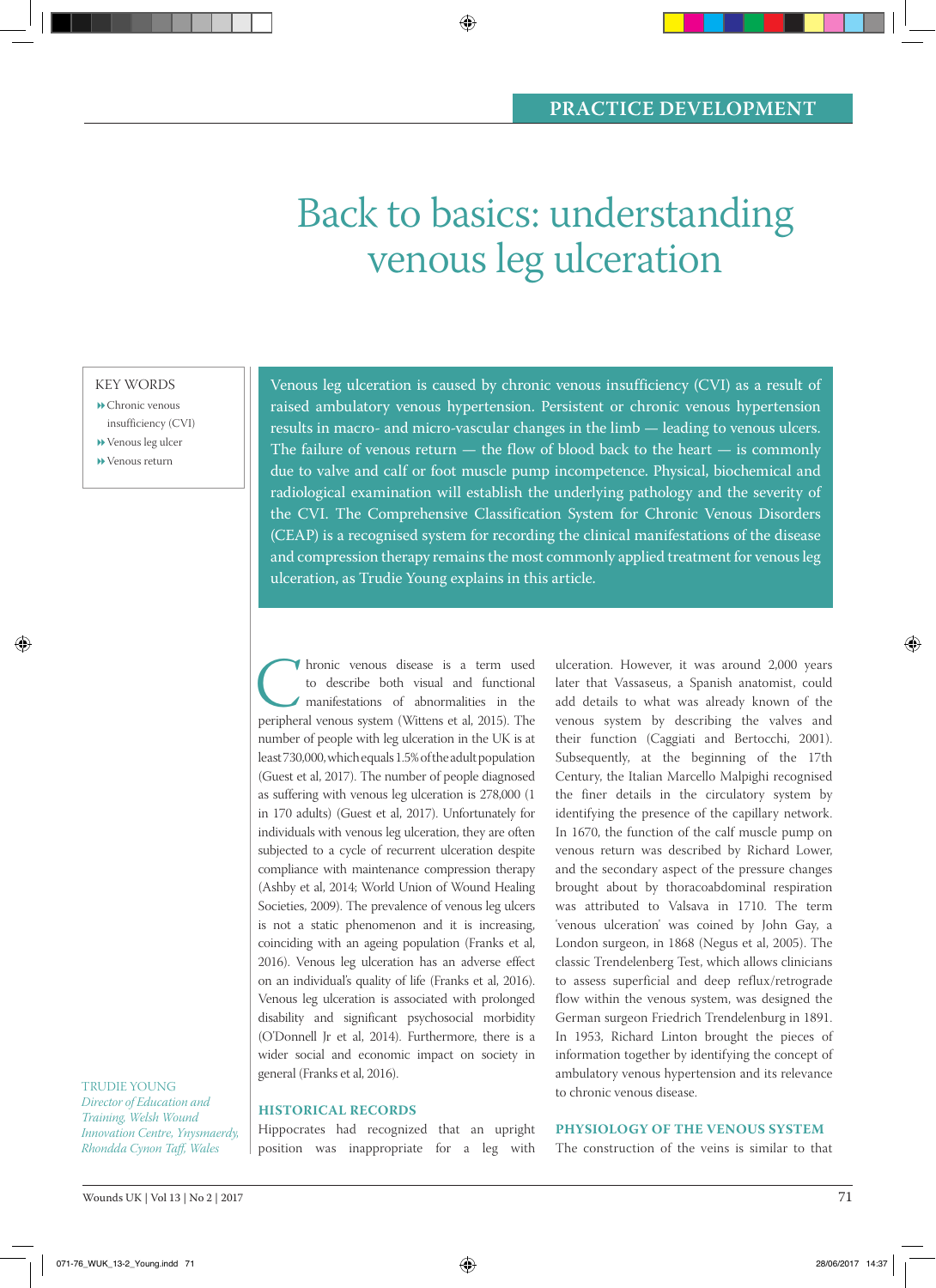## **PRACTICE DEVELOPMENT**



**Figure 1a. When standing, the ambulatory hydrostatic pressure in the veins measures around 80/100 mmHg** 

◈



**the combined action of the valves in healthy veins, calf muscle and foot pump reduce hydrostatic pressure to 20/30 mmHg** 

of arteries. Veins have three layers; an inner layer of endothelium, a middle muscular layer and an outer fibrous adventitia layer. The deep veins have a less powerful muscle layer than the superficial veins as they act in a more passive role than the superficial veins, which require the more powerful muscle layer for contraction (Negus et al, 2005).

⊕

The valves within the venous system consist of collagen fibres covered by a thin layer of endothelium and are stronger than the vein wall (Negus et al, 2005). When the venous system is working normally, the blood is conducted from the superficial veins via the perforating veins into the deep veins. Thus, the flow of the blood is in one direction only, apart from the foot where bidirectional flow is found within the perforating veins of the foot (Wittens et al, 2015). The superficial system is located above and the deep veins are below the muscle fascia layer, whilst the perforating veins cross the fascial layer to connect the superficial and deep system (Eberhardt and Raffetto, 2014).

The superficial veins drain the skin and subcutaneous fat. The deep veins are responsible for venous return from muscle and other structures deep to the deep fascia. The volume of blood passing through the deep system far exceeds that through the superficial system.

## **FUNCTION OF THE VENOUS SYSTEM**

The peripheral venous system is a low pressure, low velocity system that contains a high volume (60%) of the resting blood volume. The primary function of the venous system is to return circulating deoxygenated blood to the heart and the lungs for re-oxygenation and subsequent redistribution around the body. In a normal situation, venous return is equal to cardiac output, thus maintaining equilibrium within the circulatory system. The volume of blood within the venous system, most of which is found in the post-capillary venules of the lower leg, results in it having a secondary role in the regulation of body temperature (Wittens et al, 2015).

The venous system has a difficult task when an individual is in an upright position, as it must return the blood from the foot to the heart against the force of gravity. The shift of position from lying

to standing can result in an increase of volume in the venous system by 10%. To compensate for this, the veins become flaccid (under the influence of the muscle layer in the vein wall), allowing them a greater capacity to accommodate the increase in volume and thus keep the pressure within the venous system at a low level (5–25 mmHg).

The changes in venous muscle tone are mediated by the sympathetic nervous system (Negus et al, 2005). The hydrostatic pressure is determined by the blood column between the heart (right atrium) and the foot (Wittens et al, 2015). In the supine position the hydrostatic pressure within the venous system is low and then rises to 80–100 mmHg when in the upright position (Attran and Ochoa Char, 2017).

To compensate for the force of gravity the superficial, deep and perforator veins contain one-way, bi-cuspid valves. There are more valves in the lower leg (calf veins) reducing in number in the more proximal veins, with only one or two in the femoral and popliteal veins. The valves prevent an increase in pressure in the calf veins, because of gravity, when upright (Eberhardt and Raffetto, 2014). The valves work in a fourphase cycle: opening, equilibrium, closing and closed (Eberhardt and Raffetto, 2014). The function of the valves is to divide the column of blood into segments and prevent reverse flow. In a limb with veins in good working order, they can resist reverse flow pressures of up to 300 mmHg; however, in limbs with damaged valves (valvular incompetence) they are unable to stem the reverse flow at much lower pressure. The foot and calf muscle pumps act in unison during walking to assist the venous return and thus lower the hydrostatic pressure present in the upright position. However, the foot pump works in a different way by elongating the plantar veins during walking which in turn pushes the blood in an antegrade direction. The calf muscle pump has been described by Negus et al (2005) as the peripheral heart. The movement of the foot during walking and weight bearing also stimulates the calf muscle pump. The resulting action of the venous pump (a combination of the valves, calf muscle and foot pump) is to reduce the ambulatory hydrostatic pressure from 80–100 mmHg to 20–30 mmHg (Wittens et al, 2015); (*Figure 1a and b*). Following

⊕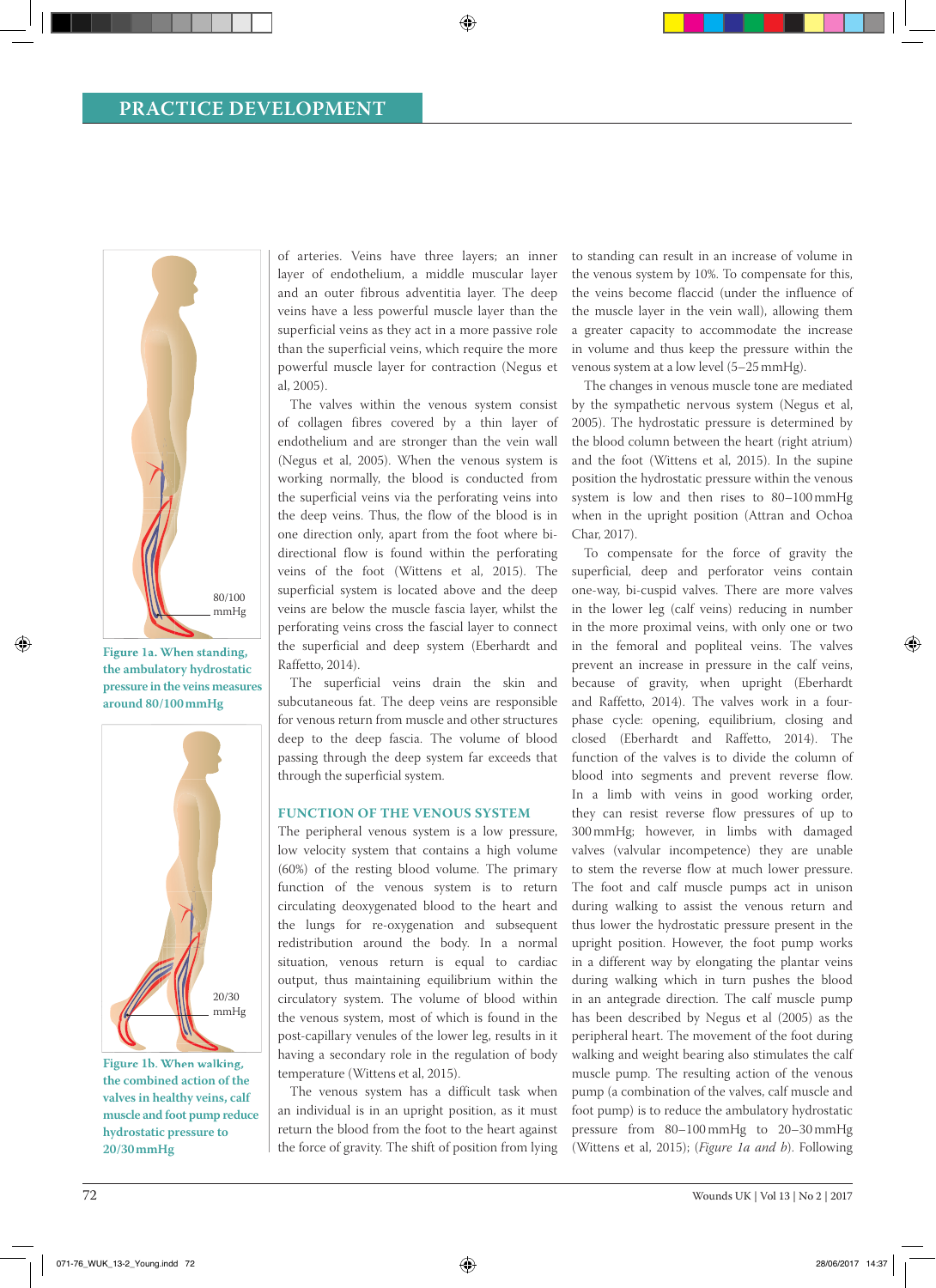walking, the pressure is the venous system is low because the vessels have emptied; however, once the calf muscle pump relaxes, the deep venous system refills with blood.

◈

Inspiration has a positive effect on venous return. It creates a negative pressure in the thoracic cavity that helps to pull the blood upwards. During inspiration, there is a decreased flow in the abdominal system, the opposite occurs during periods of expiration (Wittens et al, 2015).

## **CHRONIC VENOUS INSUFFICIENCY**

CVI is a condition that affects the venous system of the lower limbs, resulting in pain, skin changes and ulceration (Eberhardt and Raffetto, 2014). Thus is in contrast to a venous leg ulcer, which can be defined as an open-skin lesion of the leg or foot that occurs in an area affected by venous hypertension (O'Donnell Jr et al, 2014).

In CVI, there are abnormalities and weaknesses in the walls of the superficial veins, consequently they are unable to empty and send the blood in a timely fashion back into the deep veins and on to the heart during episodes of walking (Chi and Raffetto, 2015). A contributing factor is valvular incompetence in which the valves will open to allow the blood to be pushed up into the next segment, unfortunately, they do not close properly and this allows some of the ejected blood to flow backwards (reflux) and eventually there is a backflow. When this occurs, the superficial veins become engorged with blood and their walls become dilated and permeable to the release of substances normally contained within the vessel.

The deep veins are more affected by acute obstruction (deep vein thrombosis) or chronic damage to the veins (stenosis, occlusion) caused by post-thrombotic changes, trauma or scarring resulting from injecting recreational drugs into the veins. The acute and chronic obstruction within the deep veins limits the outflow of blood resulting in an increased venous pressure with muscle contraction and secondary muscle pump dysfunction (Eberhardt and Raffetto, 2014; Wittens et al, 2015).

The reverse flow results in high pressures and pooling of blood in the superficial veins, the excessive local high pressure can result in secondary failure of the superficial valves (Eberhardt and Raffetto, 2014). It is unclear if the vein wall changes precede valve insufficiency or if the latter causes the abnormalities of the endothelium of the veins. An alteration in the collagen deposition in the veins may result in a weakness and decreased elasticity of the vessels (O'Donnell Jr et al, 2014).

In addition, valvular incompetence is hindered even further if there is a lack of optimal functioning of the calf and foot muscle pumps. This may be due to fixed ankle joints and factors affecting the person's ability to mobilise and exercise (World Union of Wound Healing Societies, 2008).

Because of the valvular incompetence, a lack of vessel patency and suboptimal muscle pump function, the ambulatory venous pressure (venous pressure higher than normal when an individual exercises) is higher than the system can tolerate (Harding et al, 2008).

The abnormalities caused by CVI can also be seen in the venous microcirculation. The capillaries become elongated and dilated, they have damage to their endothelium with widening of the endothlieal spaces and there is localised oedema and inflammation. Increased localised pressure and capillary permeability allows for macromolecules and extravasated red blood cells to leave the capillary vessel and go into the interstitial spaces. The exact mechanism for this localised damaged is unclear, however, the early theories were based on the following suggested mechanisms of action. An initial theory was the formation of fibrin cuffs (Browse and Burnand, 1982) in which fibrin deposits, (which can be seen via fluorescent microscopy), wrap themselves around the already enlarged capillary beds and act as a physical block to the diffusion of gases, noticeably a decrease in oxygen perfusion to the surrounding tissues that results in ulceration. The trapping of white blood cells in the capillaries was evident following histological examination of the sub-epidermal capillary bed in people with venous hypertension. The reduced capillary perfusion and the low capillary flow rate caused a physical trapping of white blood cells (leukocytes) within the vessels. The trapped cells subsequently release toxic oxygen metabolites and proteolytic enzymes, which increases the permeability of the capillary wall with loss of fibrinogen and other plasma proteins

◈

◈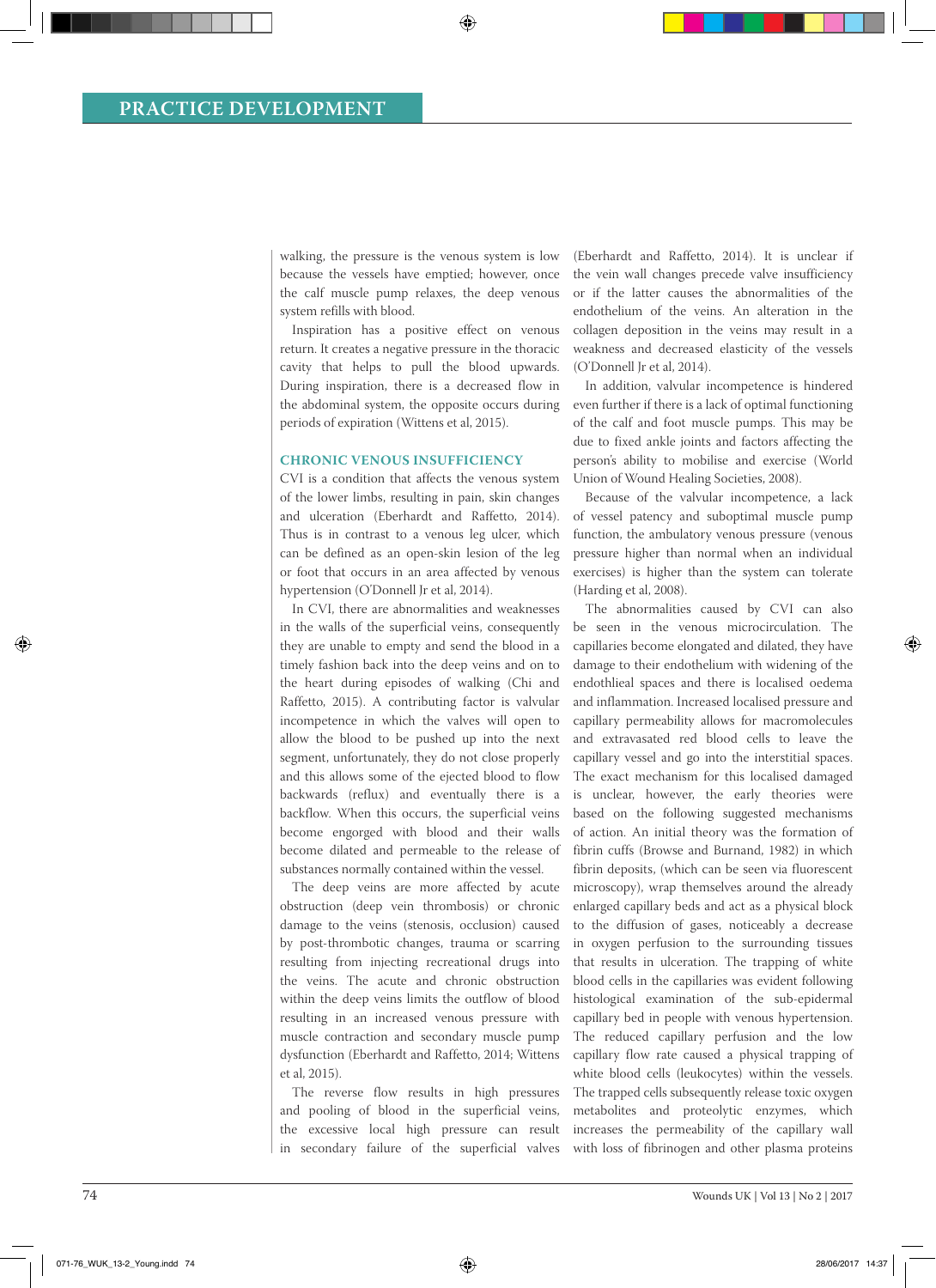# **PRACTICE DEVELOPMENT**

## **Box 1. Clinical signs of lipodermatersclerosis**

- Discolouration of the gaiter area (above the ankle and below the knee)
- Atrophie blanche
- Ankle flare (dilated veins visible around the medial and lateral malleolus)
- Fibrosis of the tissue in the gaiter area which makes the skin firm and hard on palpation
- Alteration of the leg shape into a 'champagne bottle' with a wide knee and a narrow ankle.

◈

into the interstitial space (Smith et al 1988). A subsequent theory recognises the inflammatory process initiated by the trapped white blood cells and the subsequent tissue destruction. It also acknowledges the presence of cuffs that contain several molecules other than just fibrin (Herrick et al, 1992).

◈

Therefore, persistent inflammation plays a critical role in the progression of CVI involving leukocyte/endothelial interactions triggered by abnormal venous flow (Harding et al, 2008). The activated leukocytes produce a complex of cytokines, chemokines, growth factors and proteinases that perpetuate the inflammatory process and may delay ulcer healing (Raffetto and Mannello, 2014).

Parker et al (2015) identify ulcer surface area, duration and venous (specifically deep vein) abnormalities and a history of previous ulceration as consistent predictors of delayed healing in venous leg ulceration.

## **GENETIC CONDITIONS LEADING TO VENOUS DYSFUNCTION**

As with any clinical picture there can always be an alternative diagnosis and Klippel-Trenaunay syndrome (varicosities and venous malformations, capillary malformation, and limb hypertrophy), and Parkes-Weber syndrome (venous and lymphatic malformations, capillary malformations and arteriovenous fistulas) are genetic conditions that also result in venous dysfunction.

## **RISK FACTORS FOR CVI**

The risk factors for CVI include age, obesity and family history along with pregnancy, phlebitis and previous leg injury or surgery. Additional

## **Box 2. Comprehensive Classification System for Chronic Venous Disorders (Eklöf et al, 2004)**

- **► C0** = No signs of venous disease
- **C1** = Telangiectasia or reticular veins
- **C2** = Varicose veins
- **C3** = Presence of oedema
- **C4a** = Eczema or pigmentation
- **C4b** = Lipidermatosclerosis or atrophie blanche
- **► C5** = Evidence of a healed venous leg ulcer
- **C6** = Active venous leg ulcer

factors that result in an individual standing or sitting for long periods will also contribute to CVI (Eberhardt and Raffetto, 2014; Wittens et al, 2015; Franks et al 2016).

The assessment of an individual with CVI includes looking for potential risk factors along with a more detailed investigation of the individuals past medical and surgical history. Biochemical and radiological investigations should be undertaken to establish the underlying aetiology. Specifically venous Duplex ultrasonography will provide a detailed account of the arterial and venous status of the individual (Moffatt, 2007). Franks et al (2016) recommend that the precursor to more detailed radiological investigation is a hand-held Doppler ultrasound examination, however, with the advancement in the technology a more sophisticated assessment can now be undertaken with these machines. The machines providing a visual record of the Doppler wave form are very helpful and the Doppler wave form analysis has excellent inter-rater reliability amongst clinicians (Formosa et al, 2013).

## **CLINICAL PRESENTATION OF CVI**

A physical examination of the lower limbs will reveal the clinical characteristics of CVI. The presentation of CVI includes telangiectases, reticular veins, varicose veins and can develop to include hyperpigmentation, eczema, lipodermatosclerosis *(Box 1)* and ulceration (Eberhardt and Raffetto, 2014). The progressive nature of CVI is evident in the internationally recognised CEAP revised classification system (Eklöf et al, 2004). The CEAP classification is an international consensus method of assessing venous disease. It incorporates clinical, aetiological, anatomical and pathophysical evaluation. The scale consists of seven classifications from C0 to C6 that describe the severity of the patient's venous disease. Patients presenting with one or more active venous leg ulcers would be classified as C6, which describes the most severe venous disease. Patients with evidence of healed venous leg ulcers are categorised as C5 due to the high risk of recurrent ulceration *(Box 2)*.

### **TREATMENT OF CVI**

To reverse the high pressures within the venous system experienced by individuals with CVI, the ◈